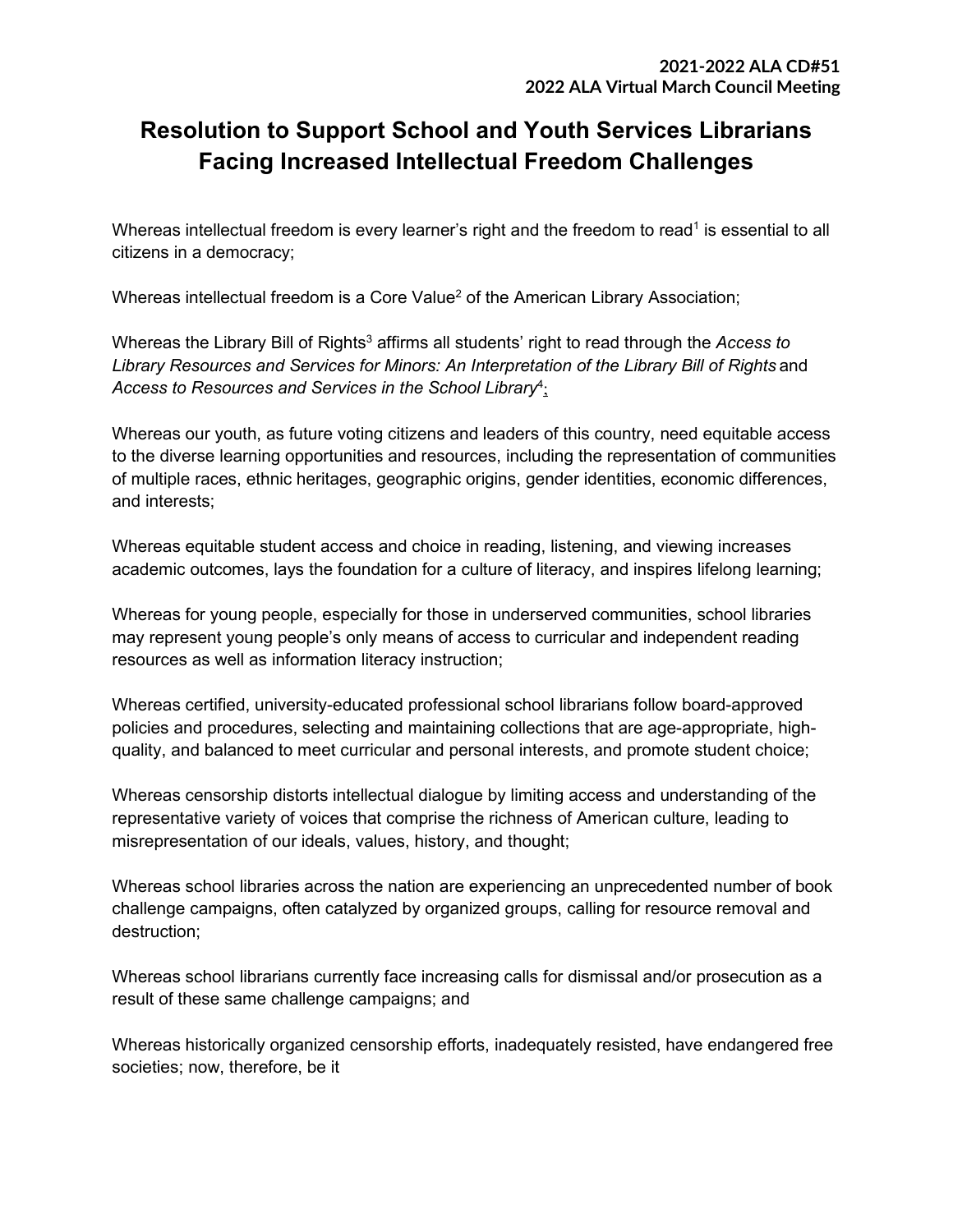*resolved*, that the American Library Association (ALA) on behalf of its members:

- 1. commits to ongoing support of all children's right to read, their equitable access to diverse books and informational resources, and their right to library services by:
	- a. Reaffirming that the freedom to read<sup>1</sup> supports active citizens of the future and speaks against censorship of youth library books and resources.
	- b. Upholding a parent's right to decide what their own children can read, but not what other children can read as stated in the Access to Library Resources and Services for Minors: An Interpretation of the Library Bill of Rights<sup>4</sup> and the Access to Resources and Services in the School Library $^{5};$
- 2. reaffirms their support of school librarians who face challenges and threats of prosecution or job loss by:
	- a. Condemning the intimidation of librarians and library workers in or beyond their place of work
	- b. Advocating for strict adherence to library collection and reconsideration policies
	- c. Defending librarians' professional responsibility to ensure their print and digital collections represent a variety of viewpoints that support the diversity of their communities and offer the breadth of history;
- 3. solicits anti-censorship position statements, endorsements, and partnerships at various ALA levels with stakeholders including educational organizations that support students' right to read, education unions and school administration groups, parent and student groups, ALA state chapters and organizations which include authors, vendors, publishers, and professional publications to support students' right to read;
- 4. commits to widely disseminating talking points<sup>5</sup> for librarians, library workers, administrators, and their supporters in school and public libraries to speak to citizens and community stakeholders emphasizing the importance of following established policies and of inclusive library collections;
- 5. encourages ALA members to become more involved with intellectual freedom efforts in ALA, to act as liaison between other ALA groups and IFRT and IFC, to always report challenges to the Office of Intellectual Freedom (OIF) in support of accurate statistics, to donate to the LeRoy C. Merritt Humanitarian Fund $<sup>6</sup>$  supporting library workers who are</sup> facing financial difficulties for their support of intellectual freedom, and to join the Freedom to Read Foundation; and
- 6. commits to speaking with one voice across the Association against threats to students' right to read and threats to their First Amendment rights.

Moved by: Dr. Joyce K. Valenza, Councilor-at-Large [joycevalenza@gmail.com](mailto:joycevalenza@gmail.com) 215.518.1846 Seconded by: Sara Kelly Johns, Councilor-at-Large [skjohns@gmail.com](mailto:skjohns@gmail.com) 518.569.2339

#### Endorsers:

Diane Chen, American Association of School Librarians (AASL) Councilor Kimberly Patton, Association for Library Service to Children (ALSC) Councilor Elizabeth Nebeker, Young Adult Library Services Association (YALSA) Councilor Kathy Lester, Councilor-at-Large, AASL President-Elect Jennisen Lucas, AASL President

Dorcas Hand, Texas Chapter Councilor and Freedom to Read Foundation Trustee Wendy Stephens, Graphic Novels and Comics Round Table (GNCRT) Councilor K.C. Boyd, DC Chapter Councilor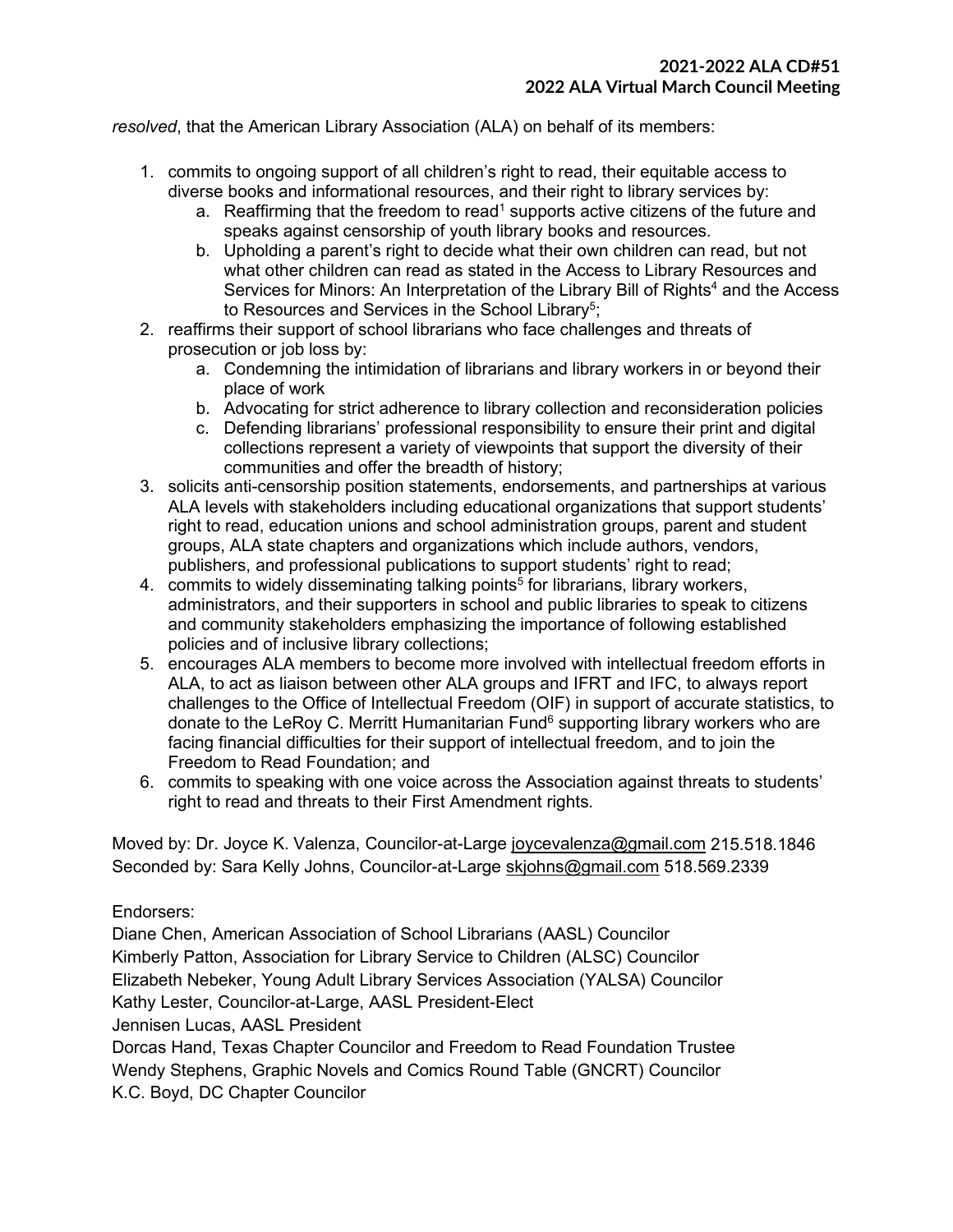## **2021-2022 ALA CD#51 2022 ALA Virtual March Council Meeting**

Deb Sica, Rainbow Round Table Councilor

Leslie Campbell Hime, Ethnic & Multicultural Information Exchange Round Table (EMIERT) **Councilor** 

Erika Long, Tennessee Chapter Councilor and AASL Board Member

Kathleen Breitenbach, Rainbow Round Table Chair

Shauntee Burns-Simpson, Black Caucus American Library Association (BCALA) President

Karen Lemmons, ALA member and BCALA Member

Victor D Baeza, Library Instruction Round Table Councilor.

Barbara Stripling, Freedom to Read Foundation President

Peter Coyl, Intellectual Freedom Round Table Councilor and Freedom of Read Foundation Vice President

Sara Dallas, Councilor at Large and Freedom to Read Foundation Trustee

Social Responsibilities Round Table (SRRT), endorsed in principle

Freedom to Read Foundation (FTRF)

American Association of School Librarians (AASL)

Association of Library Services to Children (ALSC)

Young Adult Library Services Association (YALSA)

Graphic Novels and Comics Round Table (GNCRT)

Maryland Library Association

Final version: 3.9.22 @ 6:05pm

Footnotes:

 $\frac{1}{2}$ 

1ALA. Freedom to Read Statement.<https://www.ala.org/advocacy/intfreedom/freedomreadstatement>

- <sup>2</sup> ALA. Intellectual Freedom. Core Values.<https://www.ala.org/advocacy/intfreedom/corevalues>
- <sup>3</sup> ALA. Access to Library Resources and Services for Minors: An Interpretation of the Library Bill of Rights. <https://www.ala.org/advocacy/intfreedom/librarybill/interpretations/minors>
- <sup>4</sup> ALA. Access to Resources and Services in the School Library: An Interpretation of the Library Bill of

Rights.<https://www.ala.org/advocacy/intfreedom/librarybill/interpretations/accessresources>

<sup>5</sup> ALA. Answering Questions about Youth and Access to Library Resources.

<https://www.ala.org/tools/challengesupport/youthresourcesFAQ>

<sup>6</sup> ALA. Leroy C. Merritt Humanitarian Fund.

<https://www.ala.org/aboutala/affiliates/relatedgroups/merrittfund/merritthumanitarian>

## References

American Library Association. (2019, June 25). Access to Library Resources and Services for Minors: An Interpretation of the Library Bill of Rights.

<https://www.ala.org/advocacy/intfreedom/librarybill/interpretations/minors>

American Library Association. (2014, July 1). Access to Resources and Services in the School Library: An Interpretation of the Library Bill of Rights.

<https://www.ala.org/advocacy/intfreedom/librarybill/interpretations/accessresources>